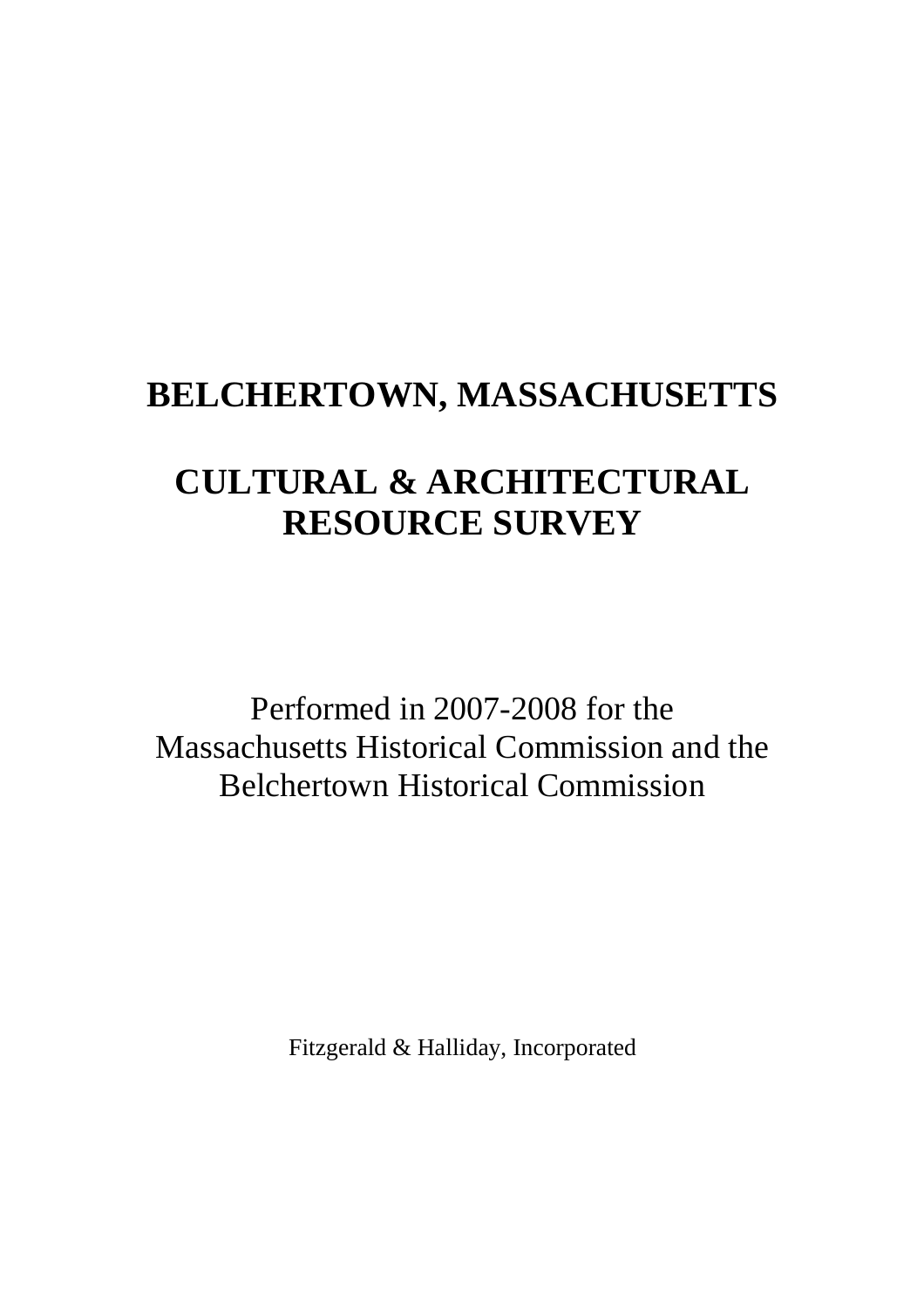# **SURVEY FINAL REPORT**

Contents:

| $\mathbf{L}$ | Abstract                                      |          |
|--------------|-----------------------------------------------|----------|
| H.           | Methodology                                   |          |
| III.         | <b>Street Index of Inventoried Properties</b> | 8        |
| IV.          | <b>National Register Context Statement</b>    | $12^{-}$ |
| V.           | Further Study and Recommendations             | 16       |
| VI.          | <b>Bibliography</b>                           |          |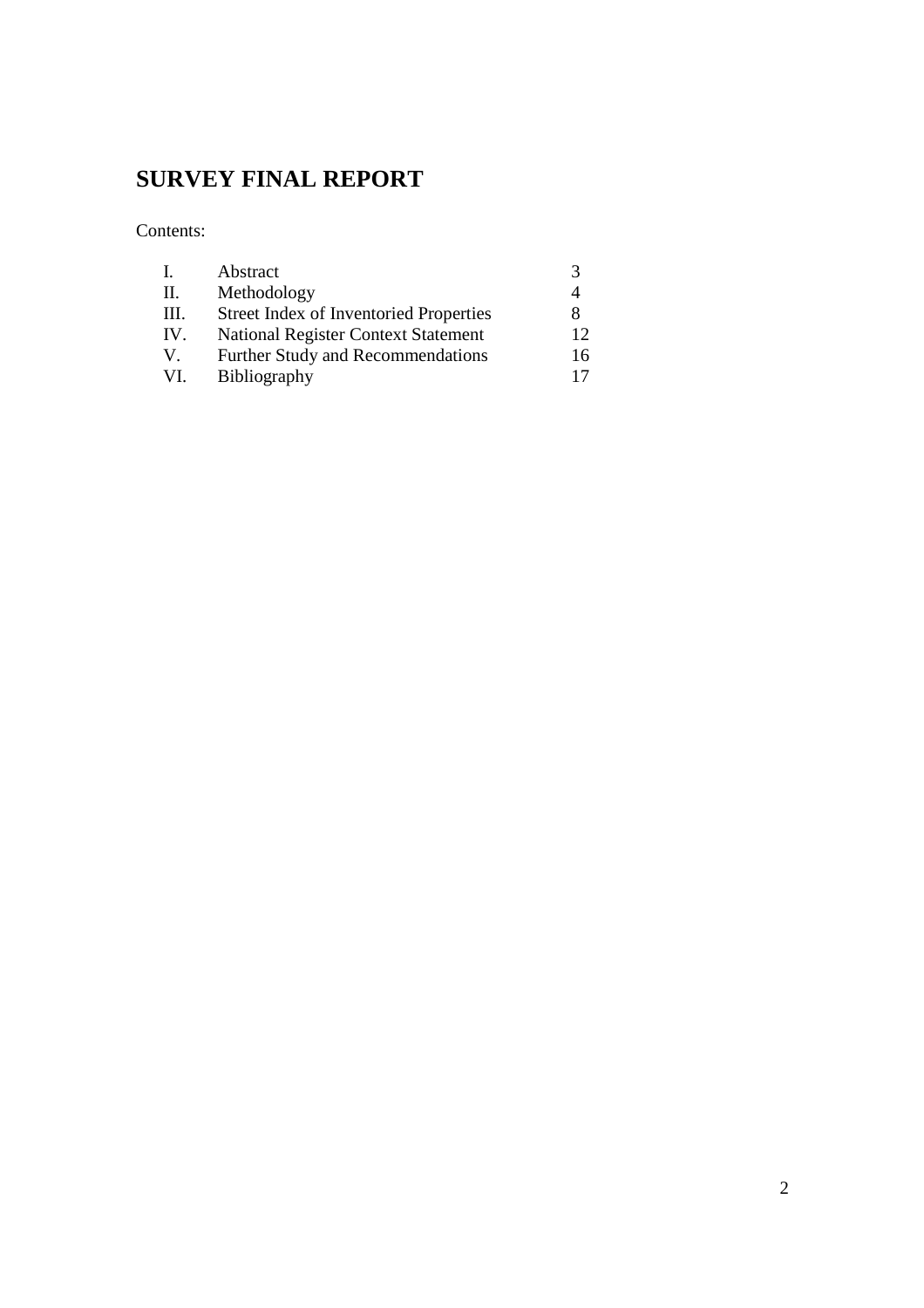# **I. Abstract**

Fitzgerald and Halliday, Incorporated (FHI) conducted an intensive level communitywide cultural and architectural resource survey of Belchertown, Massachusetts. The project was conducted for the purpose of identifying and assessing additional cultural resources within the town, and applying National Register Criteria to all properties identified in the inventory. The resources were located throughout the town, and range in age from the mid-eighteenth to the early-twentieth<sup>th</sup> centuries.

The project included: 1) analysis of the architectural history and significance of selected structures in the town that are at least fifty years old. 2) Research into the social, economic, personal, and professional histories of individuals and organizations affiliated with inventories structures. 3) Consideration and evaluation of these resources in the context of eligibility for the National Register of Historic Places.

The resulting final list of inventoried properties included 125 "B" form building resources, and one "A" form area resource. FHI took approxumately 300 survey photographs of these resources, and created a basemap and GIS-produced sketch maps of the properties in relation to the streets and natural resources that surround them.

FHI recommends several of these properties for inclusion on the National Register of Historic Places. They are:

- 17 Main Street, the Jonathan Grout House, the residence of attorney Jonathan Grout at the time he obtained a patent for what became the first visual telegraphy system in the United States.
- 84 Old Bay Road, the Elijah and Ethan Smith House, the childhood residence of Second Great Awakening author Ethan Smith, who wrote a religious tract that may have been instrumental in formulating early Mormon theology.
- 103 Bardwell Street, the Washington District School, the best-preserved of Belchertown's remaining District Schools.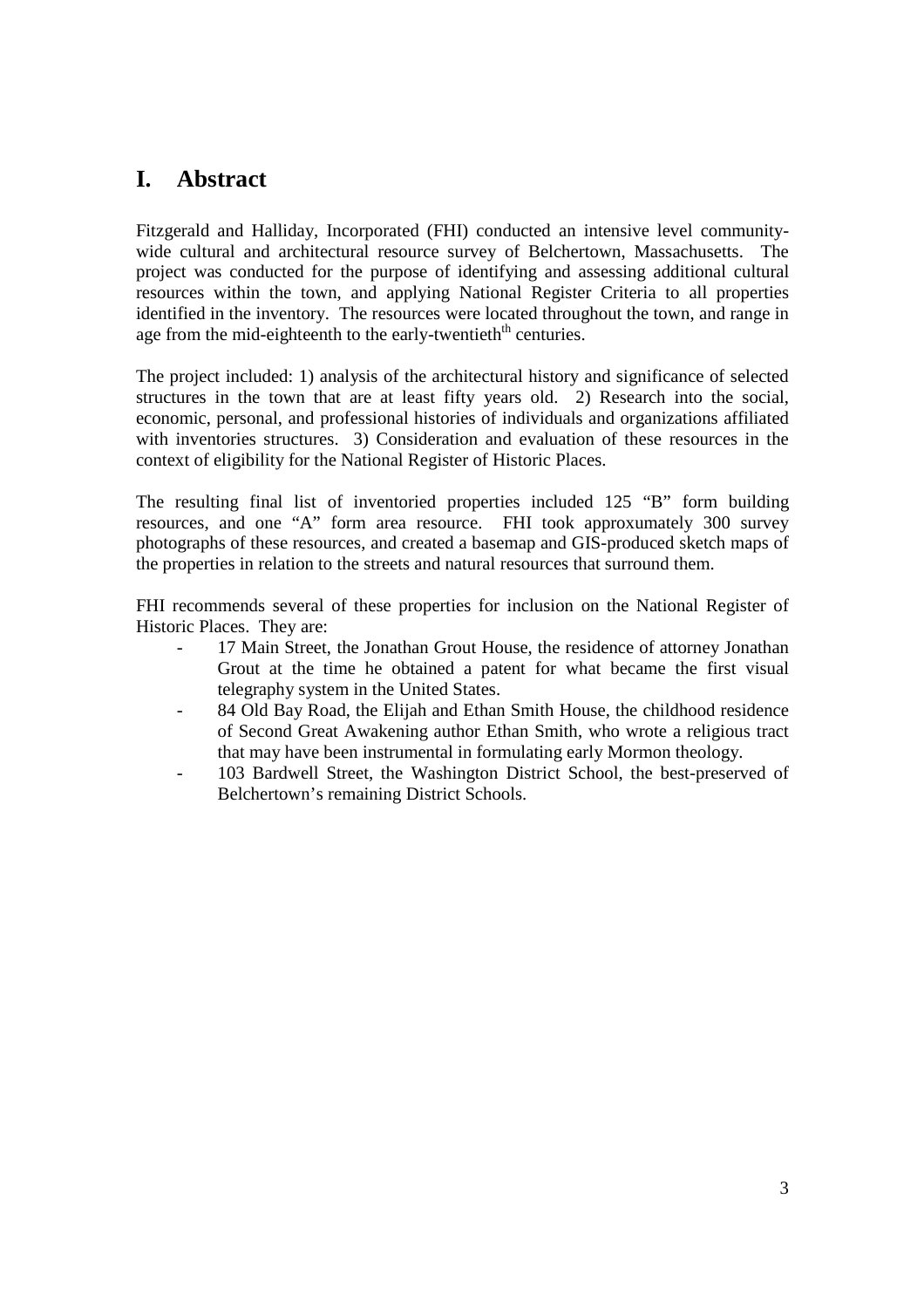# **II. Methodology**

### **Survey Objectives**

The purpose of this project was to undertake an intensive level community-wide survey of cultural and architectural resources in the town of Belchertown. The project was structured to provide professional cultural and architectural resource survey expertise to the community. The *Community Plan of Belchertown* (2002) noted that lack of public awareness was one of the biggest problems concerning cultural resources in the town. As such, one of the main objectives of this survey was to raise public awareness through identification of the town's cultural resources. Specific project goals were as follows:

- 1) Performance of a community-wide survey to assess and document approximately 135 selected cultural and architectural resources following Massachusetts Historical Commission survey standards and methodology.
- 2) Identification of contexts for National Register Evaluation and application of the National Register criteria to all resources identified in the survey.
- 3) Submission to MHC of a list of individual properties and/or districts that are recommended for nomination to the National Register of Historic Places.

### **Criteria for Survey**

Belchertown, like most communities in Massachusetts, has an extensive number of historic resources, far more than can be surveyed in this endeavor. FHI sought guidance from the Belchertown Historical Commission (BHC) to identify and prioritize the community's needs. At the suggestion of the BHC, FHI focused on previously unsurveyed properties built prior to 1900. This method of using age as a criteria rather than geographic location, allowed for a very structured and thorough survey, and also followed the Town's patterns of historical development. The BHC provided FHI with a set of three lists identifying properties to compile for inclusion in the Phase I Survey. The resulting combined list included approximately 150 properties. In Phase II, the list was condensed to include only properties that met survey standards and had not been previously included in a MHC survey of Belchertown. The remaining 126 properties covered an approximately two hundred-year period from 1700 to the early  $20<sup>th</sup>$  century.

Within this established framework, FHI followed the general selection criteria set forth in the MHC's *Historic Properties Survey Manual: Guidelines for the Identification of Historic and Archaeological Resources in Massachusetts* (1992). Specifically, the historical merit of the resource, the architectural or design merit, the relationship to neighboring resources, and the integrity were all taken into account. Finally, the survey related the cultural resources to historic patterns of architectural development, land use, economic development, social and demographic history, and events that had an impact on the community. The survey also recognized ethnic and cultural diversity within the community, and identified cultural resources associated with the history of the minority social and cultural groups and individuals.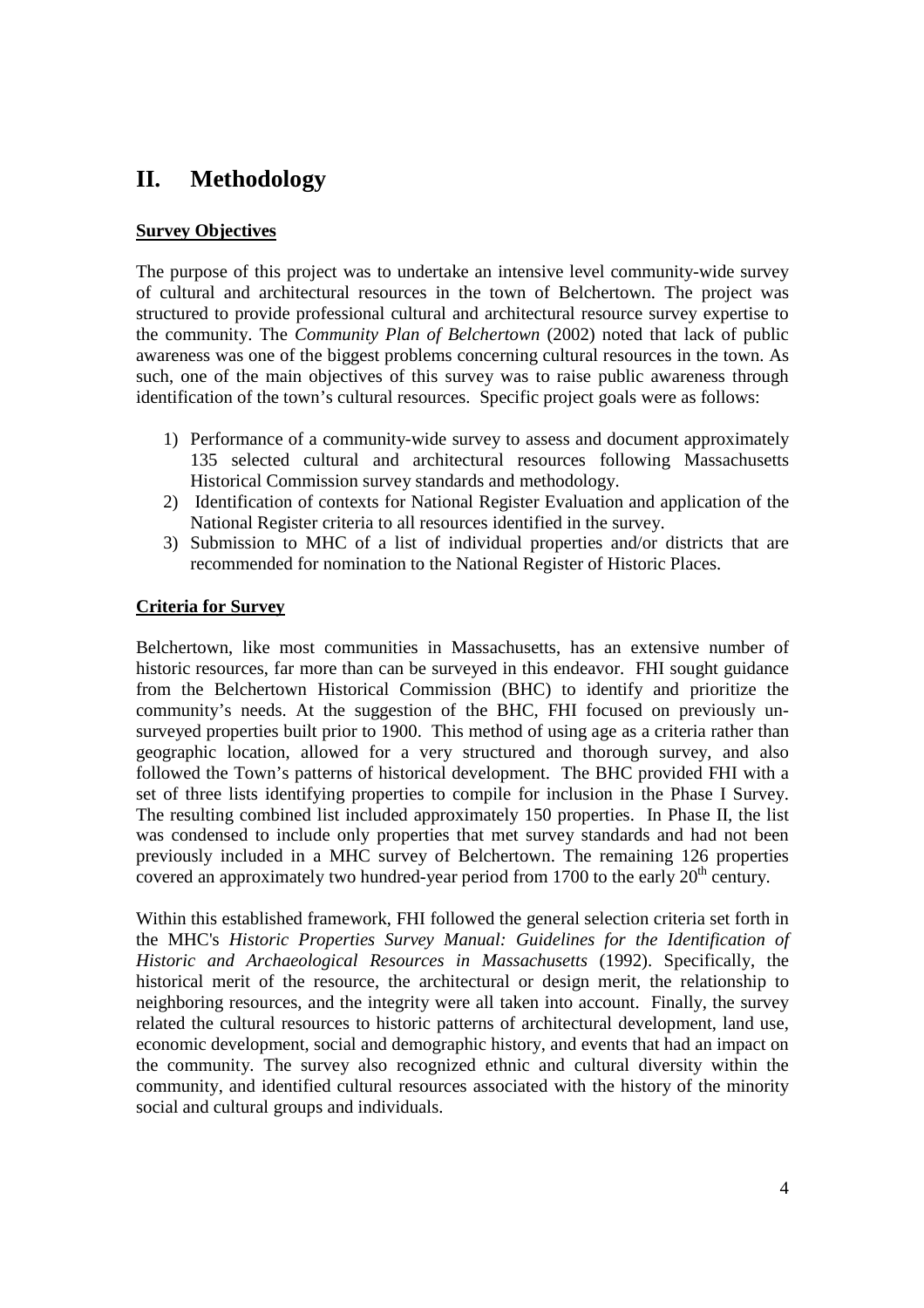### **Procedures**

The survey concentrated primarily on exterior architectural evaluation. The survey followed the MHC's "Architectural Form and Style Terms" in Appendix C of the *Historic Properties Survey Manual* and specifically Virginia and Lee McAlester's *Field Guide to American Houses* (New York, 1984), and John B. Blumenson's *Identifying American Architecture: A Pictorial Guide to Styles and Terms, 1600-1945* (New York, 1981).

FHI used the Microsoft Word format provided on the MHC website to create the project survey forms, and followed the guidelines set forth in the above-mentioned Survey Manual, the *Survey Technical Bulletin #1* (1993), the *MHC Interim Survey Guidelines*  (March 1999, et seq.), and the *MHC Interim Guidelines for Inventory Form Photographs*  (2007).

Intensive-level survey forms were completed using field notes and on the subsequent review of photographs taken while in the field. Field notes were written by hand using a field recording form. Notations included the location of each resource relative to the street, neighboring buildings, or the nearest intersection (which were noted using a sketch map).

### **Previous Research**

A significant amount of research existed for the Town of Belchertown. The town center had been extensively surveyed, but there were a number of outlying properties that had not yet been catalogued. A review of the Massachusetts Cultural Resource Information System (MACRIS) in late 2007 revealed that at that time, there were 274 areas, buildings, burial grounds, objects, and structures listed on the MACRIS database for the Town of Belchertown. A review of these files at MHC provided background information on families, development patterns, and general history. Other sources of previous recordation include:

A review of the National Register of Historic Places files indicated that only three resources in Belchertown had been listed at the Federal level: the Belchertown Center Historic District, the Belchertown State School, and the Walker-Collis House at One Stadler Street. The survey identified three additional National Register Eligible properties in Belchertown.

The Belchertown Center Historic District Commission was created in 1990, and includes properties along Main, Maple, Walnut, Park, and Jabish Streets. All sources of information previously compiled in the Belchertown Historic District Commission files, including building alterations, were reviewed for the purposes of this project.

The Belchertown Historical Commission previously compiled a list of historic houses that included the name of the original owner, a photograph of the exterior, the location of the building, and the historic importance of the building.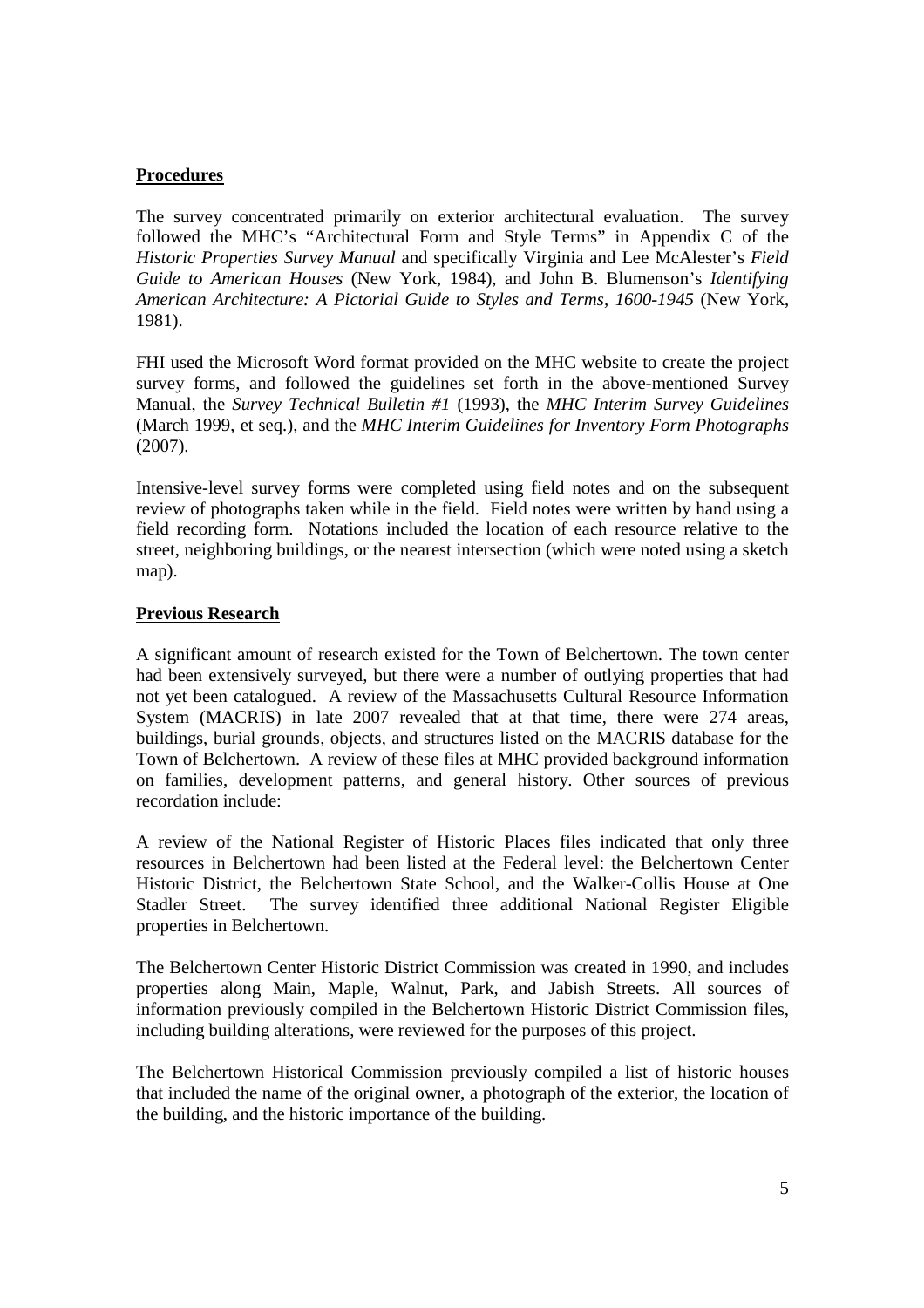The *MHC Reconnaissance Survey Town Report* for Belchertown (1982) and the corresponding *Historic and Archaeological Resources of the Connecticut River Valley*  (1984) also provided a preliminary framework and base of information for this project.

In addition to this information, the following documentary sources were employed:

The Stone House Museum (Belchertown Historical Association) archival holdings, which are extensive and include local histories, records of the Belchertown Historical Association, almanacs, church records, military records, town records, narrative histories and essays on Belchertown, photo albums, maps, and newspapers;

The local reading room of the Clapp Memorial Library in Belchertown.

### **Survey Results**

In Phase I and Phase II of the survey, FHI and the BHC identified 126 individual and area architectural resources for inclusion in this intensive communitywide survey of Belchertown. In Phase III of the survey, FHI produced 125 draft MHC Form Bs for individual properties in Belchertown, and one draft MHC Form A for an area property in Belchertown (Cold Spring Farm at 381 Sabin Street). FHI took approximately 300 survey photographs of these resources, and created 126 GIS-produced sketch maps of the properties in relation to the streets and natural resources that surround them. The resources were located throughout the town, and range in age from the mid-eighteenth to the early  $20<sup>th</sup>$  centuries. The survey findings confirmed the importance of the Greek Revival as the major historical architectural style in Belchertown, reinforced the primacy of agriculture and the carriage industry in the town's economic history, and highlighted the demographic and social changes that took place in Belchertown in the late nineteenth and early twentieth centuries.

In Phase III, FHI also identified contexts for National Register evaluation and applied the National Register criteria to all resources identified in the survey. FHI has submitted to the MHC a list of properties outside the Belchertown Historic District that are recommended for nomination to the National Register of Historic Places. FHI has recommended three of these properties for individual nomination to the National Register: 17 Main Street, the house of visual telegraphy pioneer Jonathan Grout; 84 Old Bay Road, the childhood home of Second Great Awakening preacher and influential writer Ethan Smith; and 103 Bardwell Street, the best preserved of Belchertown's original district schoolhouses. FHI completed National Register criteria statement forms for each of these recommendations.

MHC and the BHC reviewed the photographs, draft survey forms, National Register criteria statements, and historic context statement in July and August of 2008. FHI incorporated MHC and BHC comments on these draft documents into a "pre-final" draft, and submitted this pre-final draft for second review in October of 2008. This pre-final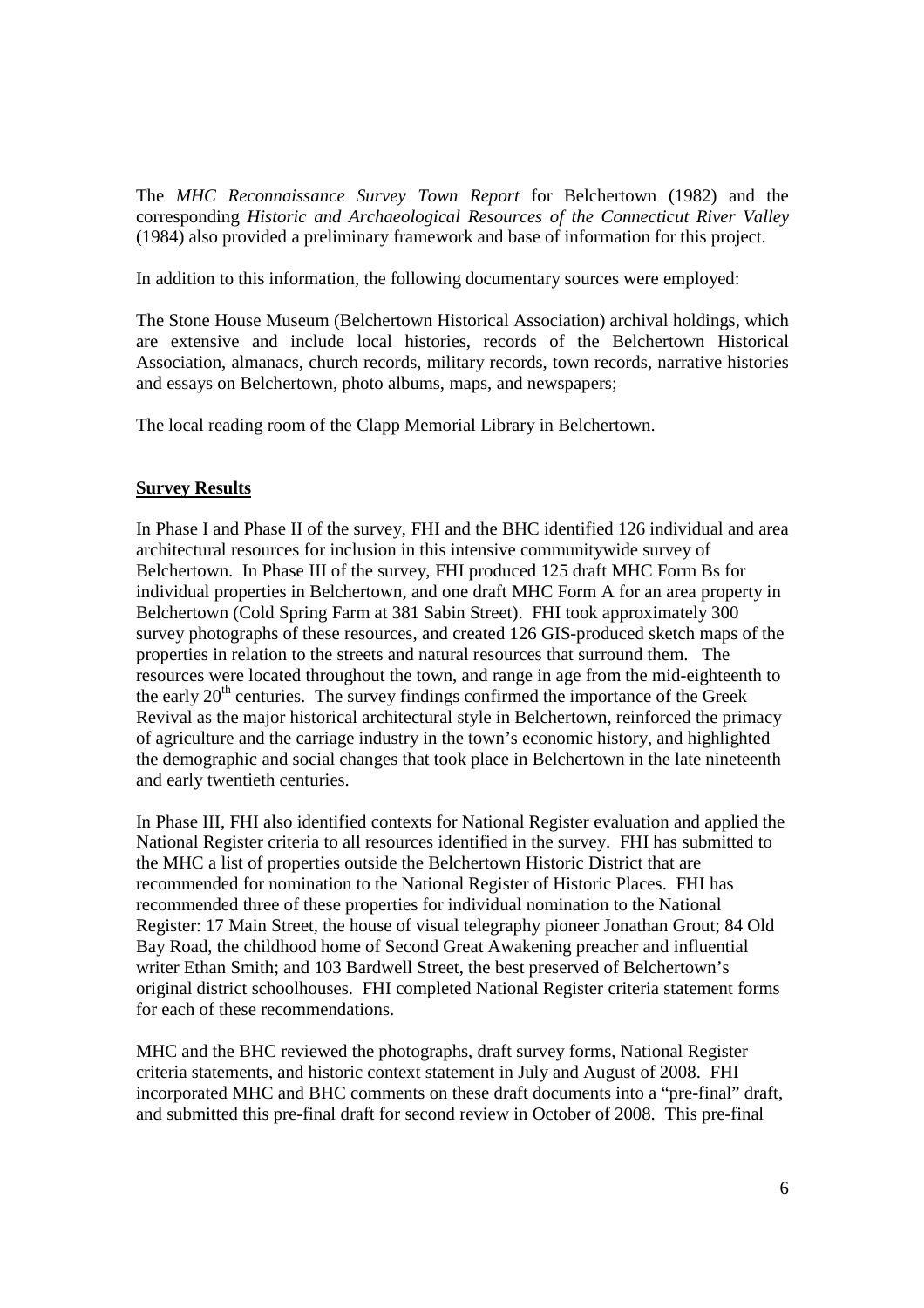draft was reviewed and approved by both the MHC and the BHC in November of 2008. The survey was completed and printed in November of 2008.

The completed 2008 Belchertown Architectural and Cultural Resource Survey will be reposited in the offices of the Belchertown Historical Commission at the Belchertown Town Hall.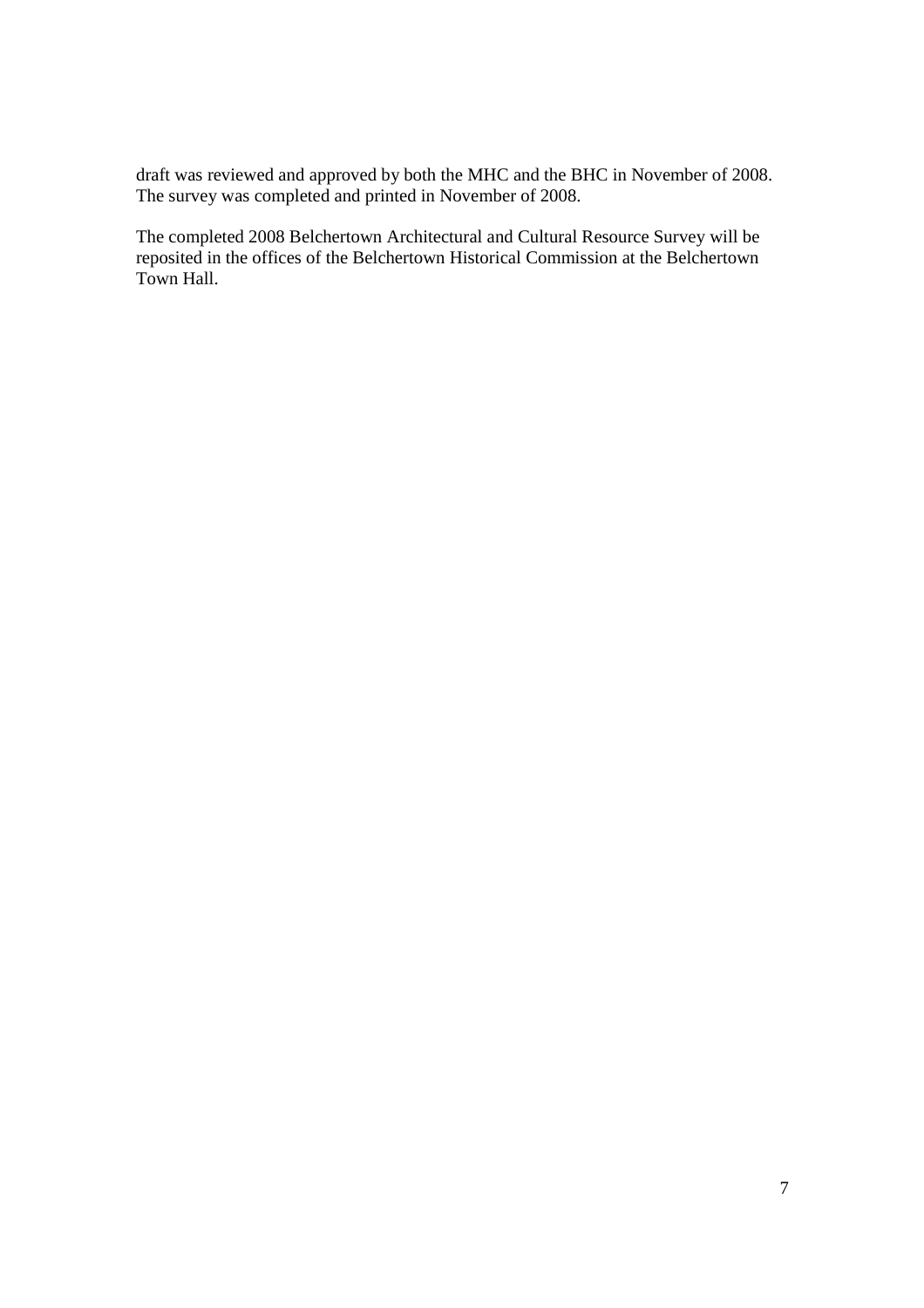# **III. Street Index of Inventoried Properties**

## **Areas:**

| <b>MACRIS#</b> | <b>ADDRESS</b> |                 | <b>AREA</b>            |
|----------------|----------------|-----------------|------------------------|
| <b>BLC.320</b> |                | $391$ Sabin St. | $K - Cold$ Spring Farm |
| <b>BLC.319</b> |                | $391$ Sabin St. | $K - Cold$ Spring Farm |
| <b>BLC.318</b> | 391 l          | Sabin St.       | $K - Cold$ Spring Farm |
| <b>BLC.317</b> | 391 I          | Sabin St.       | $K - Cold$ Spring Farm |

# **Individually Inventoried Properties:**

| <b>MACRIS#</b> | <b>ADDRESS</b>  |                        | PROPERTY NAME                     |
|----------------|-----------------|------------------------|-----------------------------------|
| <b>BLC.222</b> | 306             | <b>Allen Street</b>    |                                   |
| <b>BLC.223</b> | 258             | Allen Street           |                                   |
| <b>BLC.224</b> | 170             | <b>Allen Street</b>    |                                   |
| <b>BLC.225</b> | 571             | <b>Bardwell Street</b> |                                   |
| <b>BLC.226</b> | 526             | <b>Bardwell Street</b> |                                   |
| <b>BLC.227</b> | 185             | <b>Bardwell Street</b> |                                   |
| <b>BLC.228</b> | 103             | <b>Bardwell Street</b> | <b>Washington District School</b> |
| <b>BLC.229</b> | 211             | <b>Barrett Street</b>  |                                   |
| <b>BLC.230</b> | 121             | <b>Barton Ave</b>      |                                   |
| <b>BLC.231</b> | 393             | Bay Rd                 |                                   |
| <b>BLC.232</b> | 374             | Bay Rd                 |                                   |
| <b>BLC.233</b> | 221             | Bay Rd                 |                                   |
| <b>BLC.234</b> | 270             | Boardman St.           |                                   |
| <b>BLC.235</b> | 480             | Chauncey Walker St.    |                                   |
| <b>BLC.236</b> | 440             | Chauncey Walker St.    |                                   |
| <b>BLC.237</b> | 151             | Chauncey Walker St.    |                                   |
| <b>BLC.238</b> | 661             | Daniel Shays Hwy       |                                   |
| <b>BLC.239</b> | 636             | Daniel Shays Hwy       |                                   |
| <b>BLC.240</b> | 621             | Daniel Shays Hwy       |                                   |
| <b>BLC.241</b> | 361             | Daniel Shays Hwy       |                                   |
| <b>BLC.242</b> | 80              | Daniel Shays Hwy       |                                   |
| <b>BLC.243</b> | 50              | Depot St.              |                                   |
| <b>BLC.244</b> | 32              | Depot St.              |                                   |
| <b>BLC.245</b> | 25 <sup>1</sup> | Depot St.              |                                   |
| <b>BLC.246</b> | 19              | Depot St.              |                                   |
| <b>BLC.247</b> | 18              | Depot St.              | Saint Adalbert Church             |
| <b>BLC.248</b> | 10              | Depot St.              | Saint Adalbert Church Rectory     |
| <b>BLC.249</b> | 65              | Dressel Ave.           |                                   |
| <b>BLC.250</b> | 91              | East Walnut St.        |                                   |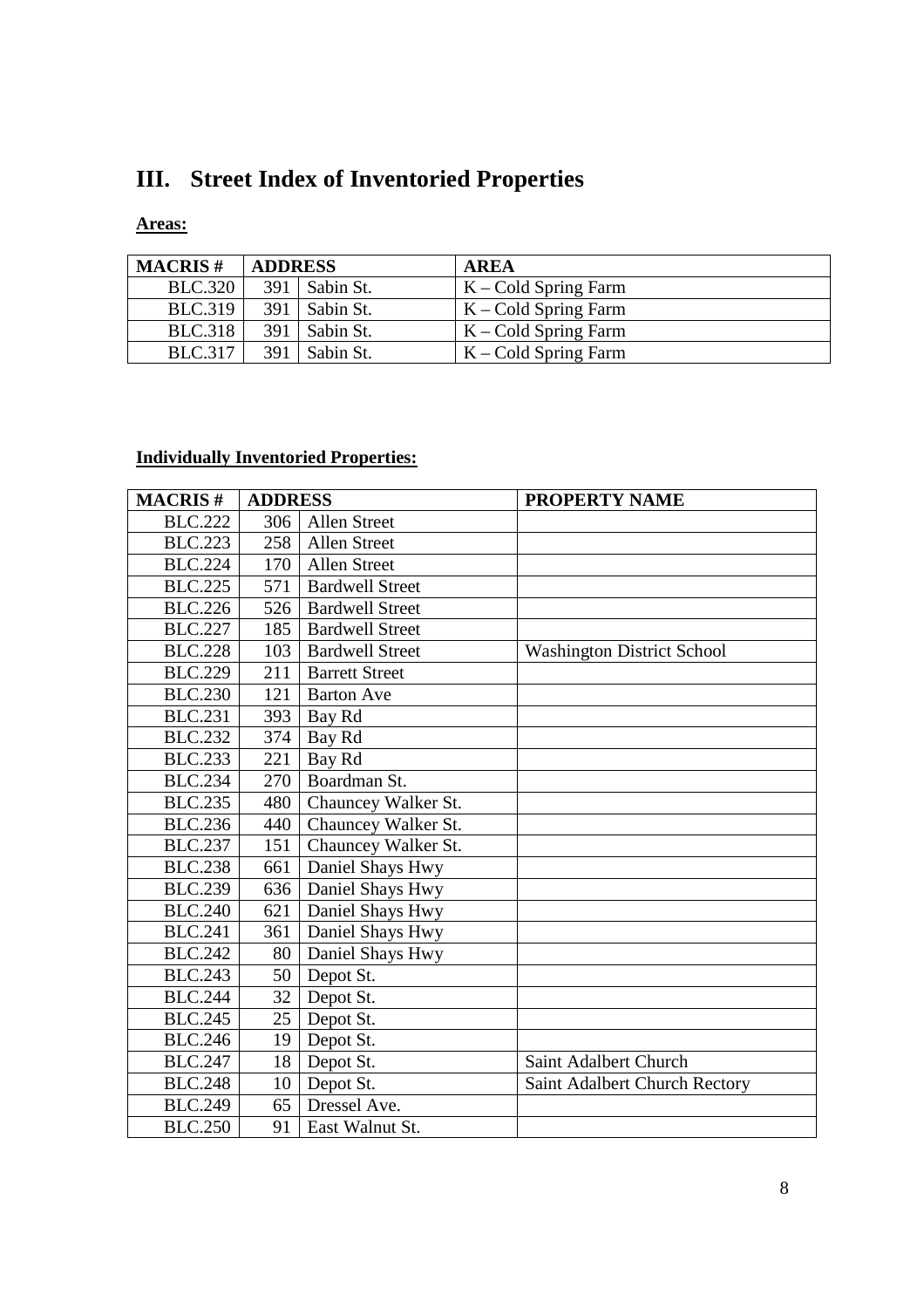| <b>MACRIS#</b> | <b>ADDRESS</b> |                   | <b>PROPERTY NAME</b> |  |
|----------------|----------------|-------------------|----------------------|--|
| <b>BLC.251</b> | 885            | Federal St.       | Dwight Chapel        |  |
| <b>BLC.252</b> | 841            | Federal St.       |                      |  |
| <b>BLC.253</b> | 795            | Federal St.       |                      |  |
| <b>BLC.254</b> | 715            | Federal St.       |                      |  |
| <b>BLC.255</b> | 135            | Federal St.       |                      |  |
| <b>BLC.256</b> | 125            | Federal St.       |                      |  |
| <b>BLC.257</b> | 81             | Federal St.       |                      |  |
| <b>BLC.258</b> | 78             | Federal St.       |                      |  |
| <b>BLC.259</b> | 74             | Federal St.       |                      |  |
| <b>BLC.260</b> | 70             | Federal St.       |                      |  |
| <b>BLC.261</b> | 50             | Federal St.       |                      |  |
| <b>BLC.262</b> | 791            | Franklin St.      |                      |  |
| <b>BLC.263</b> | 626            | Franklin St.      |                      |  |
| <b>BLC.264</b> | 540            | Franklin St.      |                      |  |
| <b>BLC.265</b> | 734            | George Hannum St. |                      |  |
| <b>BLC.266</b> | 686            | George Hannum St. |                      |  |
| <b>BLC.267</b> | 494            | George Hannum St. |                      |  |
| <b>BLC.268</b> | 460            | George Hannum St. |                      |  |
| <b>BLC.269</b> | 130            | Gold St.          |                      |  |
| <b>BLC.270</b> | 41             | Granby Rd         |                      |  |
| <b>BLC.271</b> | 95             | Green Ave         |                      |  |
| <b>BLC.272</b> | 55             | Green Ave         |                      |  |
| <b>BLC.273</b> | 30             | Green Ave         |                      |  |
| <b>BLC.274</b> | 730            | Gulf Rd.          |                      |  |
| <b>BLC.275</b> | 475            | Gulf Rd.          | Pelham Country Club  |  |
| <b>BLC.276</b> | 124            | Gulf Rd.          |                      |  |
| <b>BLC.277</b> | 250            | Hamilton ST       |                      |  |
| <b>BLC.278</b> | 229            | Jabish St.        |                      |  |
| <b>BLC.279</b> | 215            | Jabish St.        |                      |  |
| <b>BLC.280</b> | 42             | Jabish St.        |                      |  |
| <b>BLC.281</b> | 31             | Jabish St.        |                      |  |
| <b>BLC.282</b> | 21             | Jabish St.        |                      |  |
| <b>BLC.283</b> | 38             | Jackson St.       |                      |  |
| <b>BLC.284</b> | 22             | Knight St.        |                      |  |
| <b>BLC.285</b> | 10             | Lamson Ave.       |                      |  |
| <b>BLC.286</b> | 211            | Ludlow St.        |                      |  |
| <b>BLC.287</b> | 53             | Main St.          |                      |  |
| <b>BLC.288</b> | 31             | Main St.          | Methodist Church     |  |
| <b>BLC.289</b> | 23             | Main St.          |                      |  |
| <b>BLC.290</b> | 17             | Main St.          |                      |  |
| <b>BLC.291</b> | 70             | Maple St.         |                      |  |
| <b>BLC.292</b> | 50             | Maple St.         |                      |  |
| <b>BLC.293</b> | 134            | Michael Sears Rd. |                      |  |
| <b>BLC.294</b> | 374            | Mill Valley Rd.   |                      |  |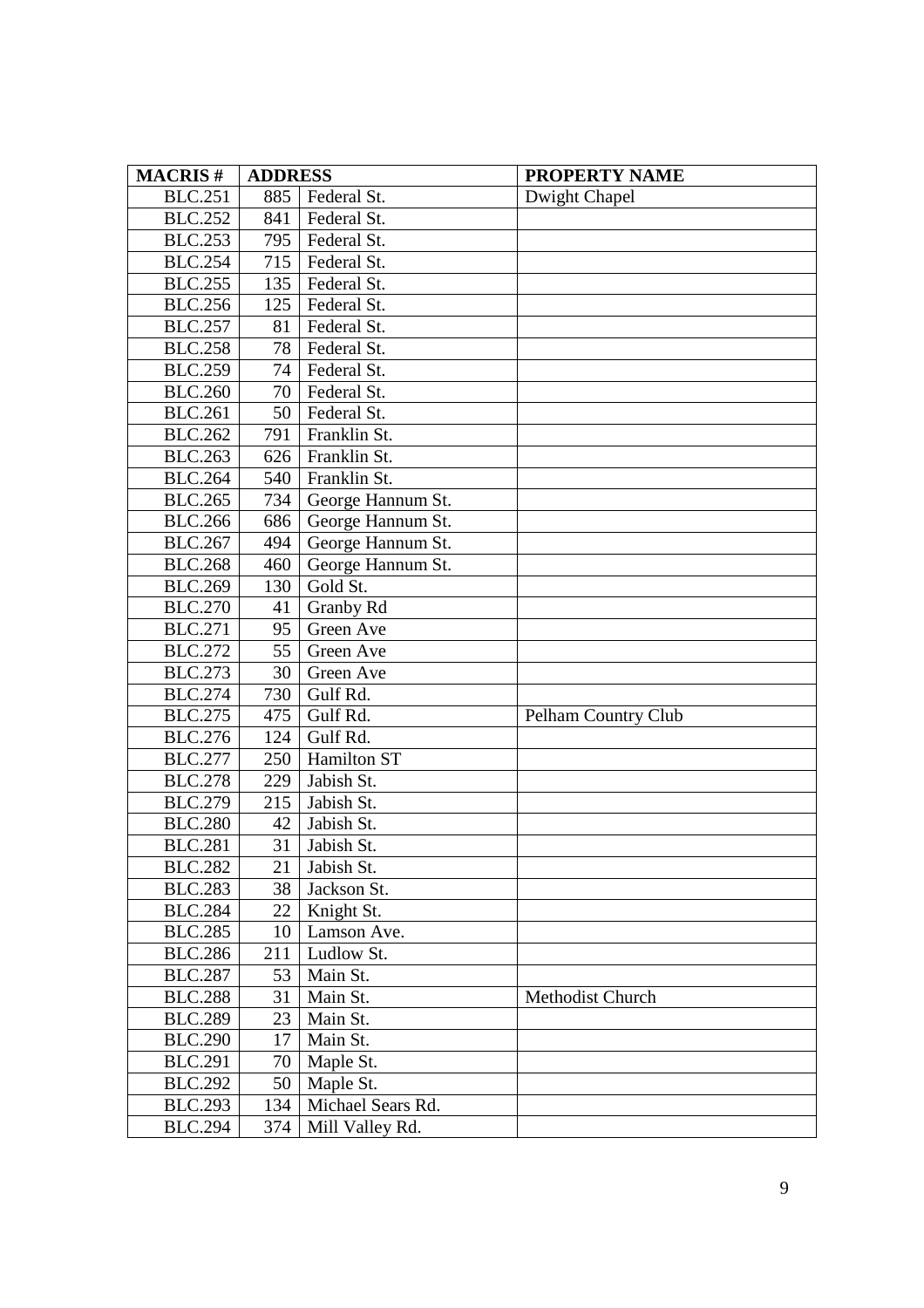| <b>MACRIS#</b> | <b>ADDRESS</b> |                      | <b>PROPERTY NAME</b> |
|----------------|----------------|----------------------|----------------------|
| <b>BLC.295</b> | 316            | Mill Valley Rd.      |                      |
| <b>BLC.296</b> | 65             | Mill Valley Rd.      |                      |
| <b>BLC.297</b> | 110            | Munsell St.          |                      |
| <b>BLC.298</b> | 606            | North Gulf Rd.       |                      |
| <b>BLC.299</b> | 574            | North Gulf Rd.       |                      |
| <b>BLC.300</b> | 451            | North Washington St. |                      |
| <b>BLC.301</b> | 111            | Old Bay              |                      |
| <b>BLC.302</b> | 84             | Old Bay              |                      |
| <b>BLC.303</b> | 185            | Old Enfield Rd       |                      |
| <b>BLC.304</b> | 150            | Old Enfield Rd       |                      |
| <b>BLC.305</b> | 141            | Old Enfield Rd       |                      |
| <b>BLC.306</b> | 121            | Old Enfield Rd       |                      |
| <b>BLC.307</b> | 246            | Orchard Rd           |                      |
| <b>BLC.308</b> | 100            | Orchard Rd           |                      |
| <b>BLC.309</b> | 147            | River St.            |                      |
| <b>BLC.310</b> | 143            | River St.            |                      |
| <b>BLC.311</b> | 139            | River St.            |                      |
| <b>BLC.312</b> | 127            | River St.            |                      |
| <b>BLC.313</b> | 111            | River St.            |                      |
| <b>BLC.314</b> | 176            | Rockrimmon St.       |                      |
| <b>BLC.315</b> | 85             | Rockrimmon St.       |                      |
| <b>BLC.316</b> | 72             | Rockrimmon St.       |                      |
| <b>BLC.321</b> | 108            | Shea Ave.            |                      |
| <b>BLC.322</b> | 81             | Shea Ave.            |                      |
| <b>BLC.323</b> | 463            | South Gulf Rd.       |                      |
| <b>BLC.324</b> | 227            | South Liberty St.    |                      |
| <b>BLC.325</b> | 21             | South Liberty St.    |                      |
| <b>BLC.326</b> | 55             | South Main St.       |                      |
| <b>BLC.327</b> | 594            | South St.            |                      |
| <b>BLC.328</b> | 441            | South St.            |                      |
| <b>BLC.350</b> | 440            | South St.            |                      |
| <b>BLC.329</b> | 296            | South St.            |                      |
| <b>BLC.330</b> | 197            | South St.            |                      |
| <b>BLC.331</b> | 154            | South St.            |                      |
| <b>BLC.332</b> | 650            | South Washington St. |                      |
| <b>BLC.333</b> | 121            | South Washington St. |                      |
| <b>BLC.334</b> | 61             | South Washington St. |                      |
| <b>BLC.335</b> | 185            | Summit St.           |                      |
| <b>BLC.336</b> | 324            | Turkey Hill Rd.      |                      |
| <b>BLC.337</b> | 50             | Turkey Hill Rd.      |                      |
| <b>BLC.338</b> | 335            | Ware Rd.             |                      |
| <b>BLC.339</b> | 267            | Ware Rd.             |                      |
| <b>BLC.340</b> | 205            | Ware Rd.             |                      |
| <b>BLC.341</b> | 51             | Ware Rd.             |                      |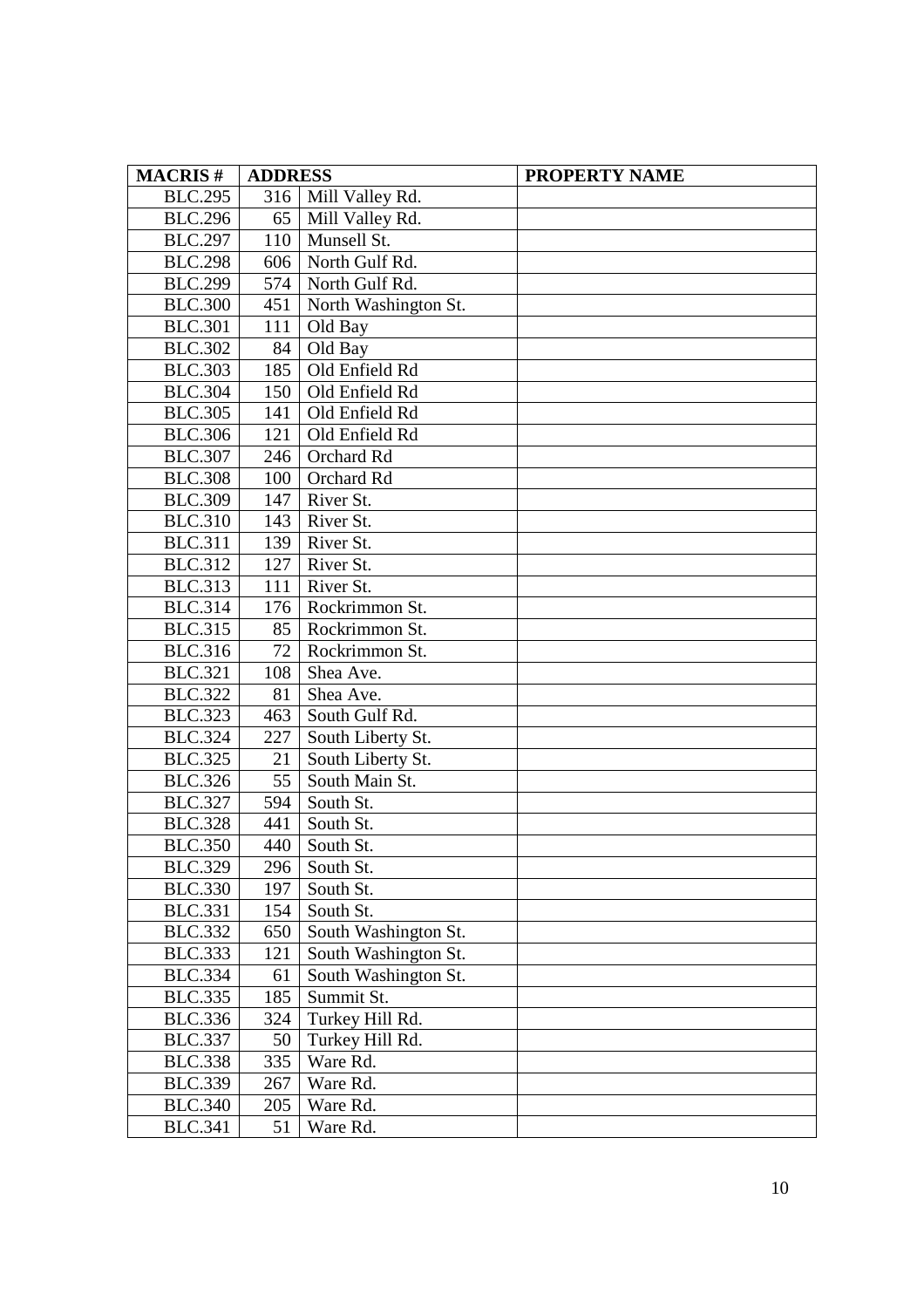| <b>MACRIS#</b> | <b>ADDRESS</b> |                   | PROPERTY NAME                      |
|----------------|----------------|-------------------|------------------------------------|
| <b>BLC.342</b> | 131            | Warner St.        |                                    |
| <b>BLC.343</b> | 561            | Warren Wright St. |                                    |
| <b>BLC.344</b> | 411            | Warren Wright St. |                                    |
| <b>BLC.345</b> | 273            | Warren Wright St. |                                    |
| <b>BLC.346</b> | 240            | Warren Wright St. |                                    |
| <b>BLC.347</b> | 167            | Warren Wright St. |                                    |
| <b>BLC.348</b> | 415            | West St.          | <b>Austin Brothers Valley Farm</b> |
| <b>BLC.349</b> | 126            | Wilson St.        |                                    |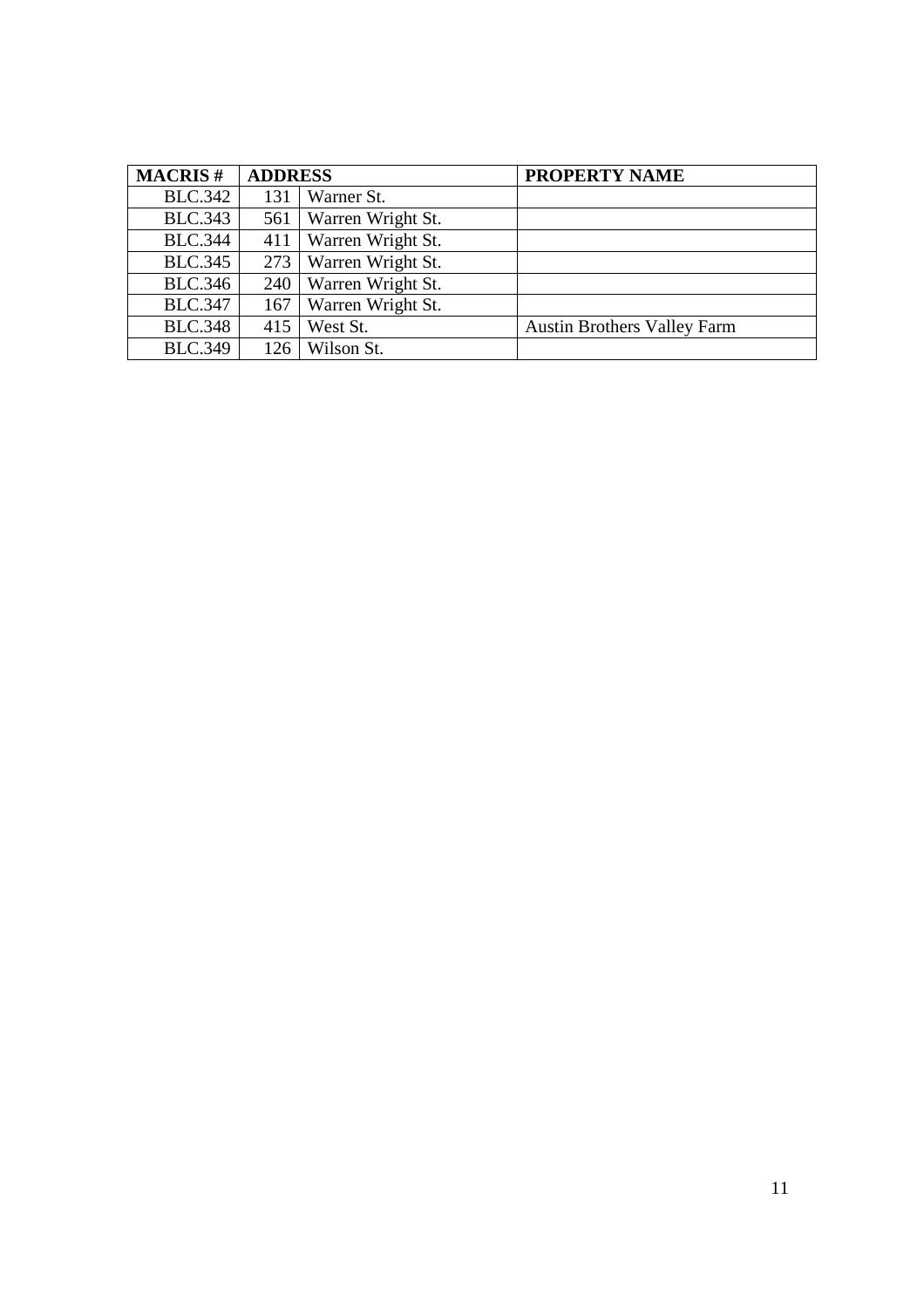# **IV. National Register Context Statement**

### **Belchertown National Register Eligible Properties:**

| 17 Main Street –      | Jonathan Grout House                                 |
|-----------------------|------------------------------------------------------|
| 84 Old Bay Road –     | Elijah and Ethan Smith House                         |
| 103 Bardwell Street – | Washington District School (eligible individually or |
|                       | along with 91 Bardwell Street, the Bardwell-Dudek    |
|                       | House).                                              |

### **Historic Context Statement**

The 2007-2008 survey of Belchertown has focused on resources that were believed to have been built before 1875 and had not been surveyed in prior efforts. Consequently, the context for resource that could be nominated has generally been from the last half of the eighteenth century to about 1930.

The Town of Belchertown is located in southeastern Hampden County, fourteen miles east of Northampton and eighteen miles northeast of Springfield. Geographically, it is the largest town in Hampshire County. The Town of Belchertown is bounded by Pelham on the north, the Quabbin Reservoir on the northeast, Ware on the east, Palmer in Hampden County on the southeast, Ludlow in Hampden County on the southwest, Granby on the west, and Amherst on the northwest.

Belchertown's major east-west road between Brookfield and Northampton, the Old Bay Path, was the focus of much of its 18<sup>th</sup> century development. After incorporation in 1761, the path was improved and took on the name Bay Road. The Bay Road was populated by former residents of Northampton, Hatfield, and Hadley in the late eighteenth century, among them original settlers Joseph Smith of 111 Old Bay Road, and Elijah Smith of 84 Old Bay Road. These residents primarily pursued agriculture, as did most of Belchertown's inhabitants. Livestock grazing occurred throughout the town's moderate uplands. Crop production was modest, primarily because of the limited amount of fertile alluvial soils, but extensive land appear to have been devoted to agricultural pursuits of one form or another. The best cropland was situated in southern Belchertown and the Swift River bottom1ands. Extensive timbering probably took place throughout the town's woodlands.

Agriculture remained a staple of the area's economy until the  $20<sup>th</sup>$  century, and many farms continue to flourish today, some of which, like the Austin Brothers Family Farm on West and South Washington Streets, have ties to the nineteenth century. Cold Spring Farm at 391 Sabin Street has been a center of agricultural innovation and research since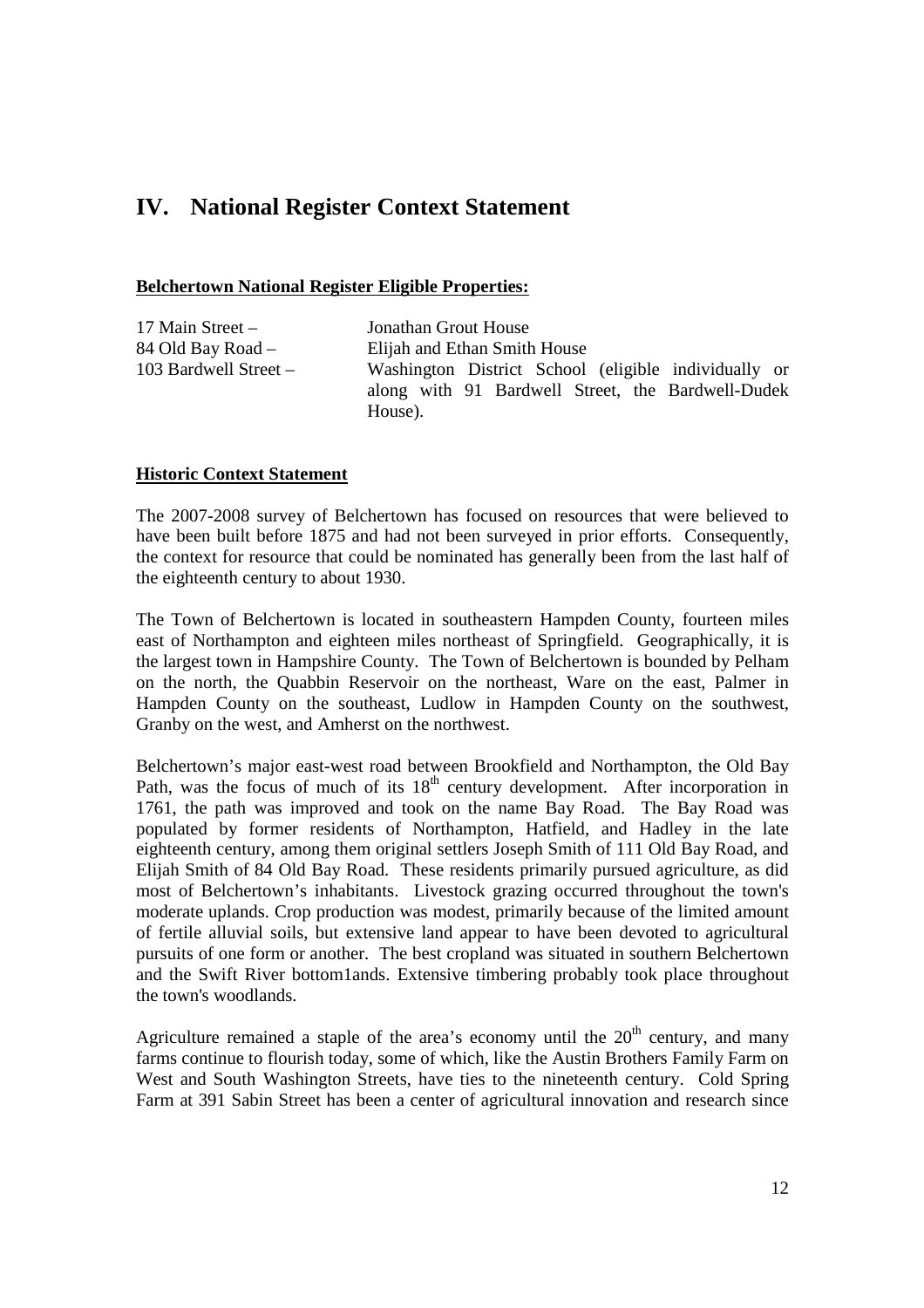the  $19<sup>th</sup>$  century when it was owned by the Bartlett family to the present day, when it is used as the University of Massachusetts Horticultural Research Station.

Innovation in Belchertown was not confined to agricultural pursuits. Around 1800, while a resident of 17 Main Street, attorney Jonathan Grout obtained a patent for what became the first visual telegraphy system in the United States, and was used in Boston and Philadelphia to give advance warning of ships returning to port.

Areas of local industry were Jabish Brook and the Swift River. The Jabish Brook was the site of two gristmills, a sawmill, and an ironworks around 1794, while the Swift River powered a gristmill and a sawmill. From around 1840 and to the early  $20<sup>th</sup>$  century, a series of gristmill complexes were located at what is now 636 Jabish Street, but the mills have been converted into residences. Another sawmill, operated by Virgil Pratt and his descendants, was located at 636 Daniel Shays Highway from around 1860 to around 1938. This mill was also converted into a residence. Two small paper mills, F.M. Bardwell's Belchertown Woolen Company at Bardwell Village, and a small fork factory developed later.

Belchertown's burgeoning industries were aided by the expansion of the railroad in the town. The Amherst and Belchertown Railroad was established in 1852 from Palmer to Arcadia Lake and Hop Brook. The system expanded with the Athol Branch along the Swift River from Ludlow to Bondsville. The Central Massachusetts Railroad from Ware to Amherst Line was built in 1886, paralleling the Central Vermont Railroad through Belchertown Center and Dwight. Many men in Belchertown worked on the railroads from the 1880s on, including Timothy Garvey of 374 Mill Valley Road, Henry Bracey of 110 Munsell Street, and Almon Lovett of 463 South Gulf Road. In the early  $20<sup>th</sup>$  century, the confluence of the railroads and the Swift River in South Belchertown made it a center of the town's industrial workforce. Industrial workers clustered in South Belchertown, working in a few small factories there, and commuting across the Swift River to factories located in Bondsville, Duckville, Three Rivers, and Four Corners to the south, outside of the town's limits. Like many of the farmers who came to Belchertown in the later  $19<sup>th</sup>$ century, these early  $20<sup>th</sup>$  century workers in South Belchertown were first- and secondgeneration Americans of Irish, French Canadian, Polish, and other Eastern European extraction.

Belchertown's most notable  $19<sup>th</sup>$  century industry was the manufactory of carriages and wagons, giving rise to its nickname "Carriagetown". The industry flourished from the early 1800s until the Civil War, supporting at least ten carriage shops over the course of those years. The first shops were located on and around Federal Street, but after a series of fires in the 1830s, the businesses migrated to the Town Center. The industry employed men and women with a variety of skills, including harness makers and mechanics such as Simeon Dwight of 74 Federal Street, wheelwrights such as Jonas and Park Holland of 78 Federal Street, carriage-makers such as F.S. Cook of 21 Jabish Street, carriage trimmers such as Lizzie Morrison of 215 Jabish Street, and blacksmiths such as Thomas J.S. Parsons of 17 Main Street. In 1855, the peak of the industry, 166 men were employed making wagons worth \$90,750. The two largest firms of the period, J. Packard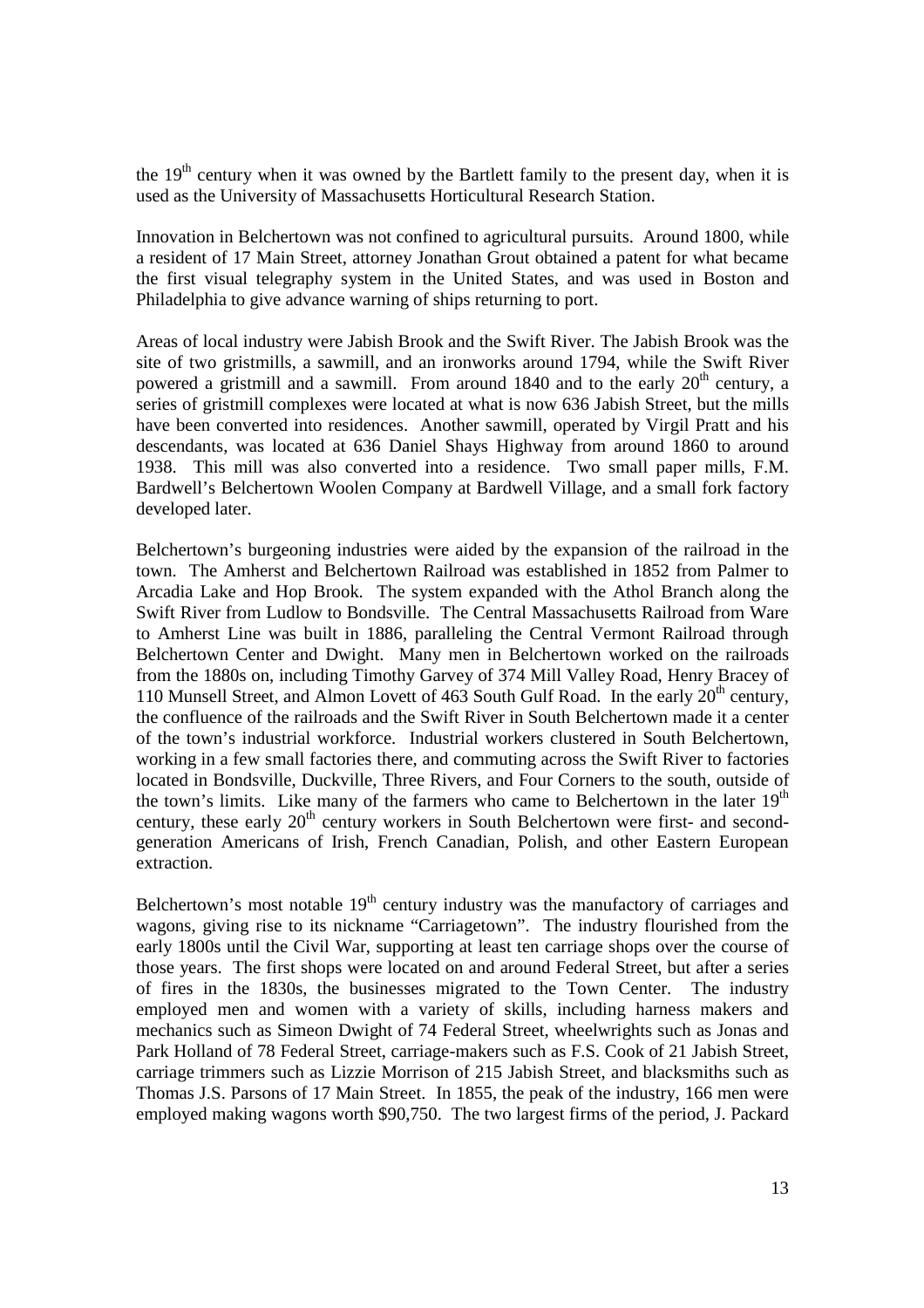and Co. and H.T. Filer and Co. each employed  $40 - 50$  men and turned out  $300+$  wagons annually. Among the best-known Belchertown carriage-makers, Tertius and Samuel Cowles expanded their carriage shipments beyond the Northeast and Mid-Atlantic markets that were well established, to distant locales such as Persia and Australia (MHC Town Survey Report). After the Civil War Belchertown's carriage industry collapsed die to increased competition from western factories.

The education of Belchertown's children was addressed from early on in the town's history, with the first schools being formed around the time of the town's incorporation in 1761. In 1784, the District System originated, with the establishment of eight small schools in different areas around Belchertown, which provided a basic education to children of all ages. In 1878, Belchertown had eighteen public schools, including a grammar school and a high school, with a total of 27 teachers and 572 enrolled students. Eventually road improvements and greater community emphasis on education resulted in the consolidation of the district schools. As district schools were phased out and closed in the early  $20<sup>th</sup>$  century, most were sold to private individuals and converted to dwellings. Only one of these District Schools, the Washington District School, located at 103 Bardwell Street, was not converted to residential use. The School, constructed by builder Henry Hoag in 1882 on the site of an earlier schoolhouse, permanently closed in June of 1938 and was sold by the town in 1941. It is currently on the same parcel of land as 91 Bardwell, a historic building known as the Bardwell-Dudek House.

The Second Great Awakening of the early  $19<sup>th</sup>$  century had a significant role in Belchertown, where some residents chose to follow breakaway religious movements, such as "Perfectionist" Samuel Hopkins of 53 Main Street, while others played an important role in their creation. Ethan Smith of 84 Bay Road wrote *A View of the Hebrews*, an 1823 religious tract that postulated on ancestral links between the ancient Israelites and Native Americans, much like the Book of Mormon that was first published in 1830.

While some of Belchertown's remaining  $18<sup>th</sup>$  century building's played a small role in America's wars of the  $18<sup>th</sup>$  and  $19<sup>th</sup>$  centuries, such as 17 Main Street, the Jonathan Grout House, which served as a signal station during the American Revolution, many more of Belchertown's farmers and millers left their land and joined the armed forces during these conflicts. Many men from Belchertown marched to Lexington to reinforce colonial troops in response to news of the April 19th Battle of Lexington and Concord, while others fought in the Revolution outright. Revolutionary War veterans included Moses Hannum Jr. of 250 Hamilton Street, who served as a private in 1777, 1779, and 1782, Park Holland of 50 Federal Street, who served as a private in campaigns of 1776, 1777, and 1780, then acted as a Captain of Militia in the suppression of Shay's Rebellion of 1786-87. During the Civil War, George M. Abbey of 74 Federal Street enlisted in the Union Army in 1861 as a Sergeant, then in 1863 was promoted to a commission as a Captain with the 91st Infantry Regiment of U.S. Colored Troops (U.S.C.T.). The commissioned officers of the U.S.C.T. were almost universally white men, such as George M. Abbey, who had earlier distinguished themselves in their white regiments, and won promotions to commissioned rank leading regiments of African American soldiers.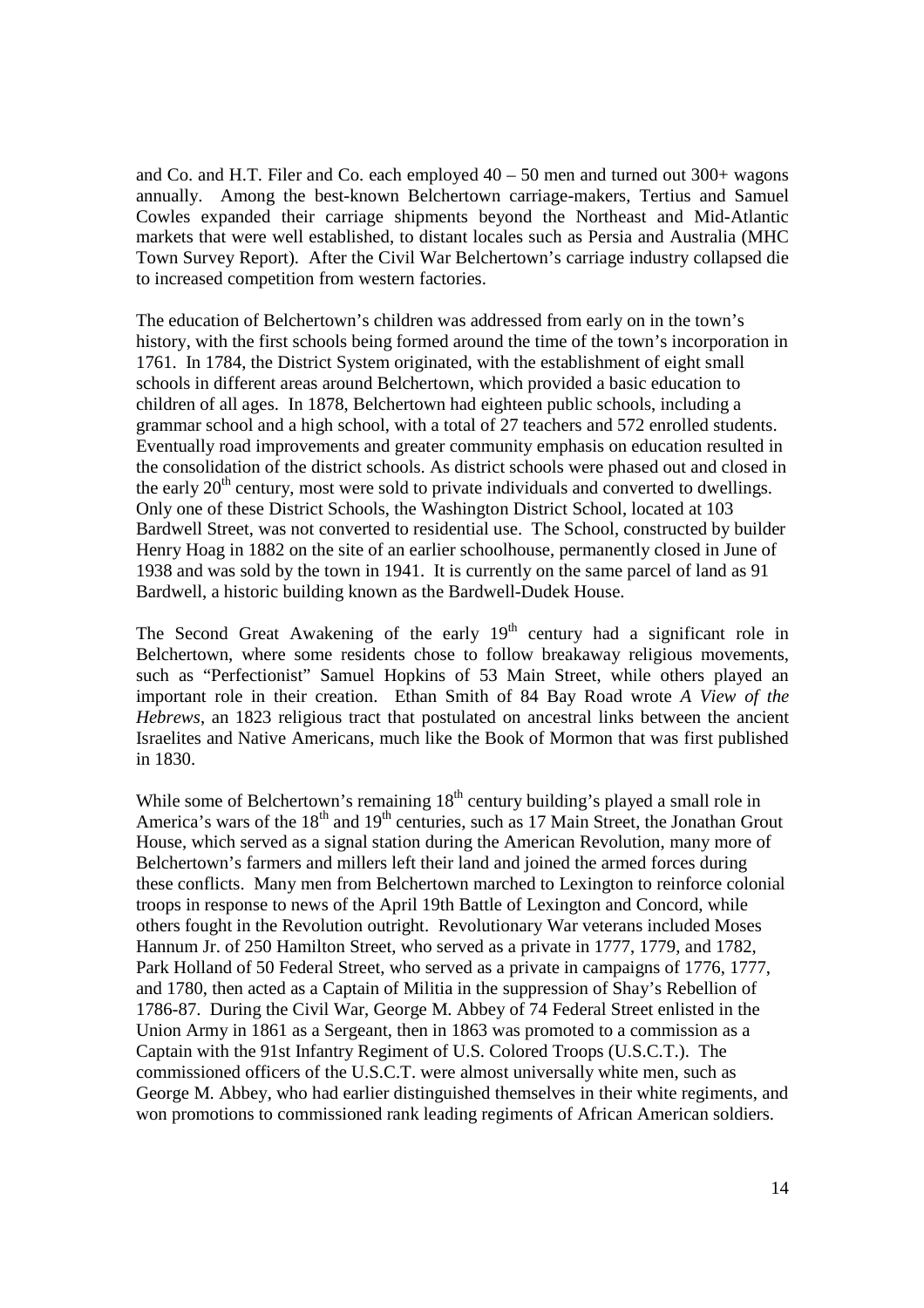Belchertown underwent tremendous change and a huge influx of new residents between 1922, when the Belchertown State School was constructed, and 1938, with the creation of the Quabbin Reservoir. Between 1920 and 1935, the town's population grew by 87%, leading the county in growth for that period. The State School became a major employer of both men and women, such as attendant Catherine O'Connor of 111 River Street, and psychiatric social worker Dorothy S. Peeso of 306 Allen Street. The influx of these new non-agricultural employees necessitated the construction of new housing, which hastened the development of farmland. The creation of the Quabbin Reservoir in 1938, while not taking a great deal of Belchertown's land, also resulted in an influx of people displaced by the loss of the towns of Dana, Enfield, Greenwich, and Prescott. 121 Old Enfield Road, then occupied by H. Holland, was one such building.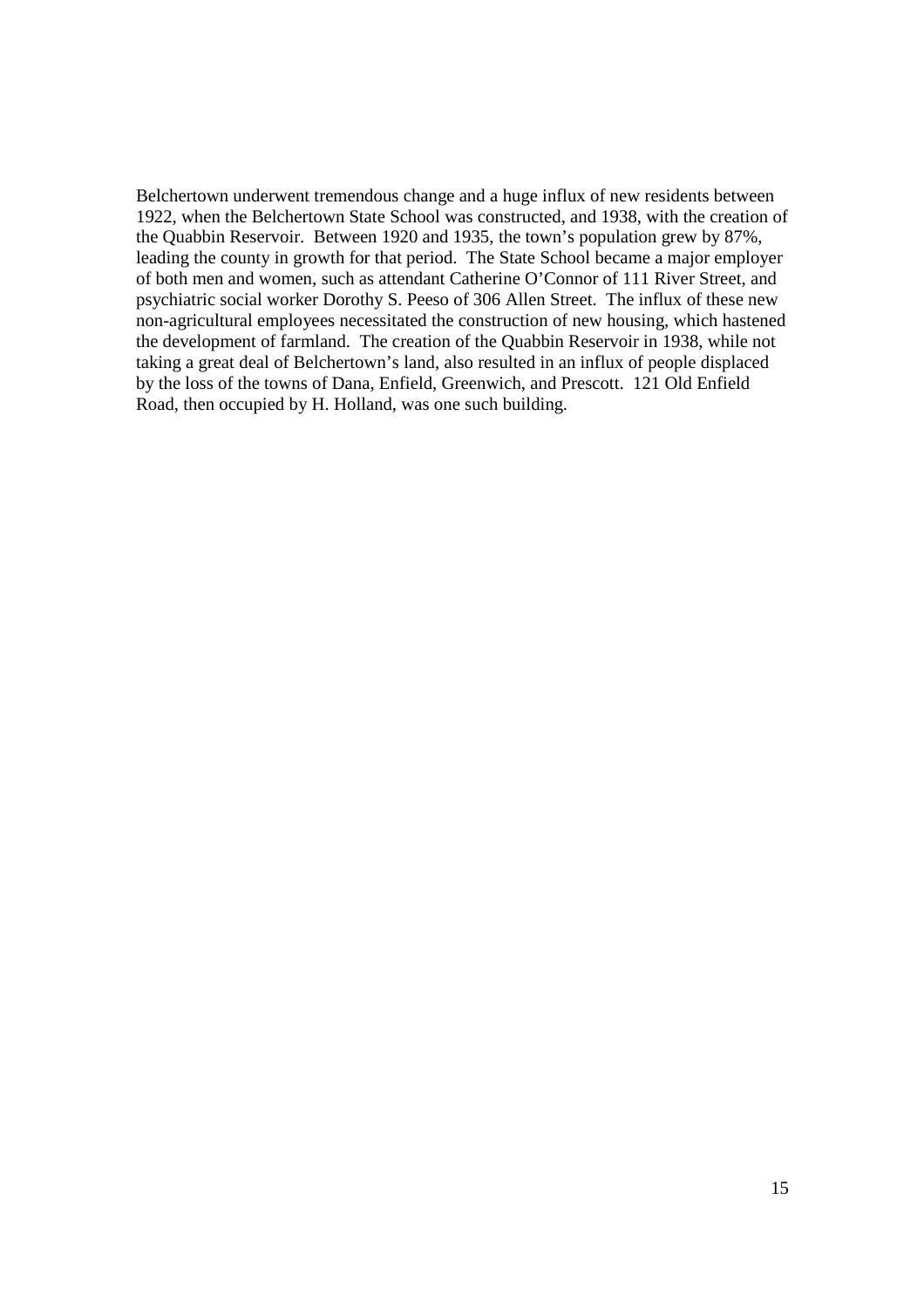# **V. Further Study and Recommendations**

A number of properties on North Main Street were reviewed by FHI for possible inclusion in the survey, including 50, 45, 42, 39, 38, and 34 North Main, but a review of previously surveyed properties showed that most had been inventoried and submitted to the MHC in the 1970s. As they were not included in the present survey, the National Register eligibility of these properties was not addressed in the historic context statement, however, FHI recommends that the boundary of the existing Town Center historic district be extended north to include these properties, with the new northern boundary terminating at 50 North Main Street.

The creation of the Quabbin Reservoir was one of the most significant events in the history of Belchertown after the town's foundation. A number of properties currently standing in Belchertown and surrounding communities (including 121 Old Enfield Road, included in this survey) were moved to Belchertown in the 1930s from what was to become the Quabbin basin. FHI recommends that further research be conducted to determine the locations of additional surviving properties that were moved in the 1930s as a result of the creation of the Quabbin Reservoir, for inclusion in a possible thematic Quabbin Reservoir National Register District.

FHI shares the goal of the MHC and BHC, that the information collected in this survey effort will be effectively used to promote and broaden preservation education within Belchertown, and recommends that the survey be utilized as a resource for any future preservation legislation enacted in the town.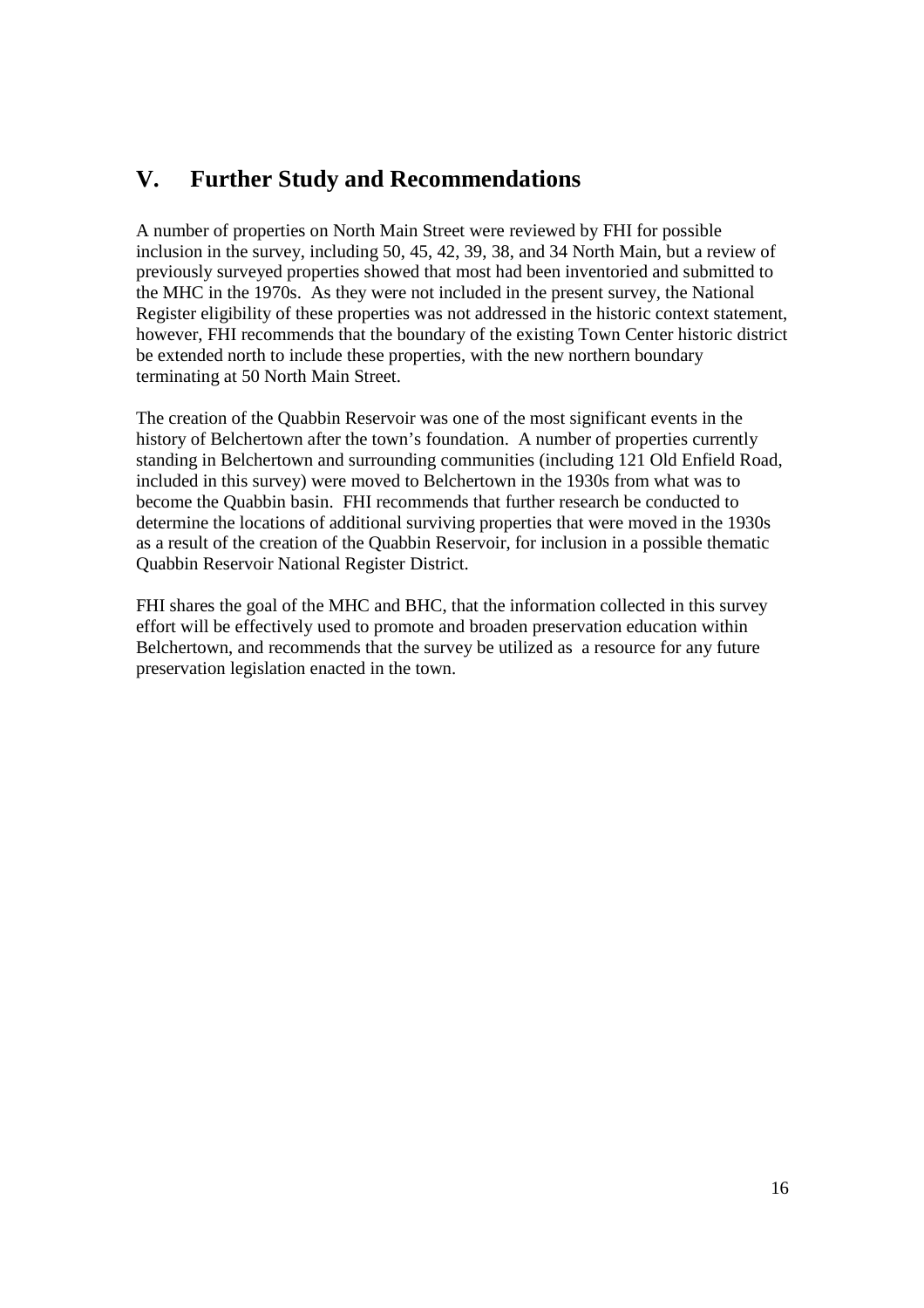# **VI. Bibliography**

### **Map Resources**

Beers, F.W. *County Atlas of Hampshire, Massachusetts: From Actual Surveys.* New York: F.W. Beers & Co., 1873. http://www.ancestry.com/.

McPherson, George E. *Road & House Location Map of Township of Belchertown, MA.* [Belchertown, MA]: 1938.

Walling, Henry Francis. *A Topographical Map of Hampshire County, Massachusetts: Based Upon the Trigonometrical Survey of the State* New York: Lith of Sarony & Co., 1856. Harvard Map Collection Digital Maps, http://hgl.harvard.edu:8080/HGL/jsp/HGL.jsp?action=nrssearch&nrsid=009512726 .

Walling, Henry Francis. *Map of the County of Hampshire, Massachusetts: Based Upon the Trigonometrical Survey of the State.* New York: H. & C.T. Smith & Co., 1860. Norman B. Leventhal Map Center at the Boston Public Library. http://maps.bpl.org.

#### **Text Resources**

1790-1930 U.S. Census, Hampshire County, Massachusetts. http://www.ancestry.com/ .

Belchertown Board of Assessment Public Records. http://belchertown.patriotproperties.com .

Belchertown Community Plan (2002) Belchertown Planning Department (http://www.belchertown.org/departments/planning/complan.htm)

Belchertown Historic Commission. *Along the County Road: Belchertown Discovered.*  [Belchertown, MA]: Belchertown Historic Commission, 1982.

Bicentennial Committee, *Belchertown, Mass. Founded 1731, Incorporated 1761.* (Springfield 1961).

*Biographical Review: Biographical Sketches of the Leading Citizens of Hampshire Co.*  Boston: Biographical Review Publishing Co.,1896. http://books.google.com/ .

Chapman, George T. *Biographical Information Sketches of the Alumni of Dartmouth College*. Cambridge, MA: Fireside Press, 1867.

City Directories (Available at Ancestry.com and the Clapp Memorial Library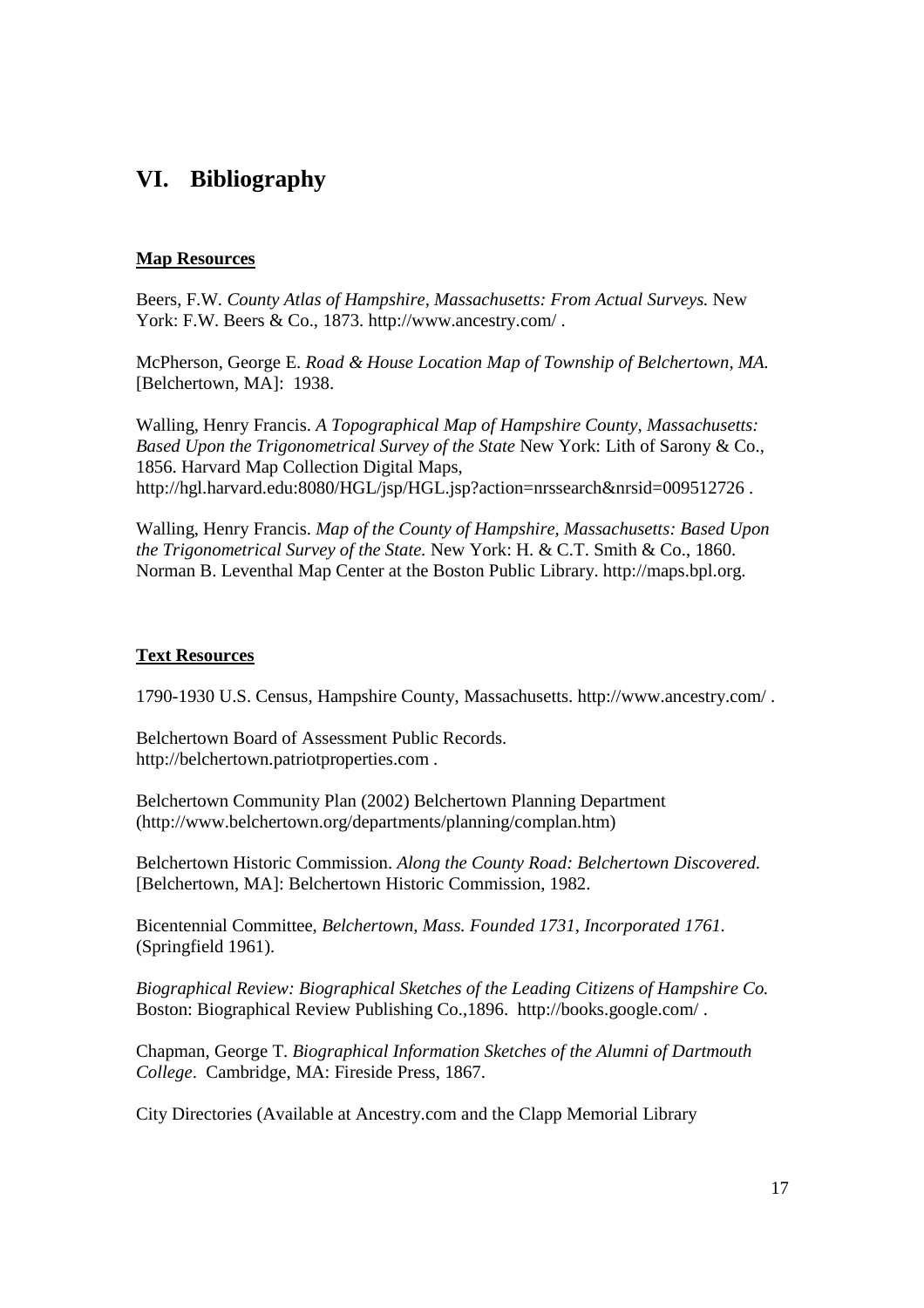Cutter, William Richard. *Encyclopedia of Massachusetts, Biographical – Geneaological, v. 9*. Boston: American Historical Society, 1916. http://books.google.com/ .

Cutter, William, editor. *Genealogical and Personal Memoirs Relating to the Families of the State of Massachusetts, Vol. I.* New York: Lewis Historical Publishing Company, 1910. http://books.google.com/ .

Dickinson, Doris, and Harvey Dickinson. *Belchertown: Bits of History, Collected Writings of Doris and Harvey Dickinson*. Edited by Cliff McCarthy and Doris Dickinson. Charleston, S.C.: History Press, 2007.

Dickinson, Doris, and Cliff McCarthy. *Images of America: Belchertown*. Charleston, S.C.: Arcadia, 1998.

Doolittle, Mark. *Historical Sketch of the Congregational Church in Belchertown, Mass*. Northampton, MA: Hopkins, Bridgman & Co., 1852. http://books.google.com/ .

Dorey, Kenneth A. *Belchertown History: A Summary of the History of the Town of Belchertown Originally Written by Kenneth A Dorey and Revised in 2005 by Shirley Bock, Doris Dickinson and Dan Fitzpatrick Specifically for the Town of Belchertown Web Page.* http://www.belchertown.org/departments/history/bhistory.htm .

Eddy, Charles W. *Belchertown Illustrated with Pen and Camera* (Ware, 1888)

Everts, L.H.. *History of the Connecticut Valley in Massachusetts : with illustrations and biographical sketches of some of its prominent men and pioneers*. Philadelphia: L.H. Everts, 1879. http://www.ancestry.com/ .

Gay, W.B. *Gazetteer of Hampshire County, Mass., 1654- 1887, 1886-1887 Business Directory*. Syracuse, NY: W.B. Gay & Co., 1886. http://www.ancestry.com/ .

Henry County Genealogical Society. *Henry County, IL: A Project of the Henry County Genealogical Society*. Henry County, IL: Turner Publishing Company, 2001. http://books.google.com/ .

Lyman, Payson Williamson.  $150<sup>th</sup>$  Anniversary of the Incorporation of the Town of Belchertown (1912).

Massachusetts Adjutant General's Office. Massachusetts Soldiers, Sailors, & Marines in the Civil War. [Boston]: 1937.

Massachusetts Historical Society. *Proceedings of the Massachusetts Historical Society, v. 19 1881-1882.* Boston: The Society, 1882. http://books.google.com/ (accessed June 10 – June 30, 2008).